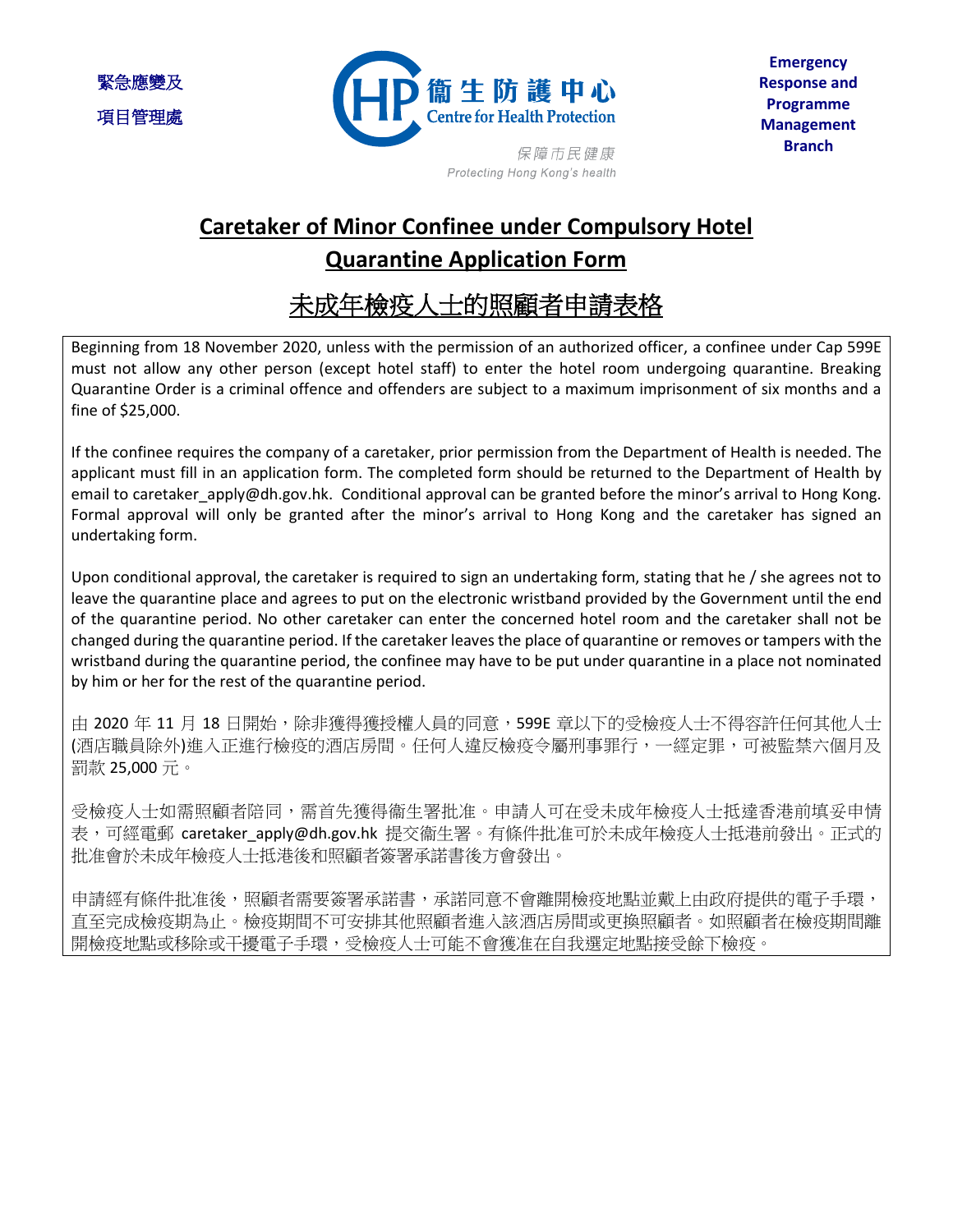| <b>Part 1: Minor Confinee Information</b>                                                                      |                                        |  |  |
|----------------------------------------------------------------------------------------------------------------|----------------------------------------|--|--|
| 第一部分 未成年檢疫人士資料                                                                                                 |                                        |  |  |
| English Name in full<br>(as printed in identity documents)                                                     |                                        |  |  |
| Chinese Name 中文姓名                                                                                              |                                        |  |  |
| ID card / passport number 身份證/護照號碼                                                                             |                                        |  |  |
| Date of Birth (dd/mm/yyyy)<br>出生日期(日日/月月/年年年年)                                                                 |                                        |  |  |
| Mobile number 手提電話號碼                                                                                           |                                        |  |  |
| Flight number/ Estimated date and time of<br>arrival<br>航班編號/預計到達日期和時間                                         |                                        |  |  |
| Place of quarantine<br>檢疫地點                                                                                    | Hotel name<br>酒店名稱                     |  |  |
|                                                                                                                | <b>Hotel address</b><br>酒店地址           |  |  |
|                                                                                                                | Room number<br>(if known)<br>酒店房號(若知道) |  |  |
| Quarantine order number (at bottom right<br>corner of quarantine order) (if available)<br>檢疫令號碼 (於檢疫令右下角) (若有) |                                        |  |  |
| Start date of Quarantine (dd/mm/yyyy)<br>檢疫開始日期(日日/月月/年年年年)                                                    |                                        |  |  |
| End date of Quarantine (dd/mm/yyyy)<br>檢疫完成日期(日日/月月/年年年年)                                                      |                                        |  |  |